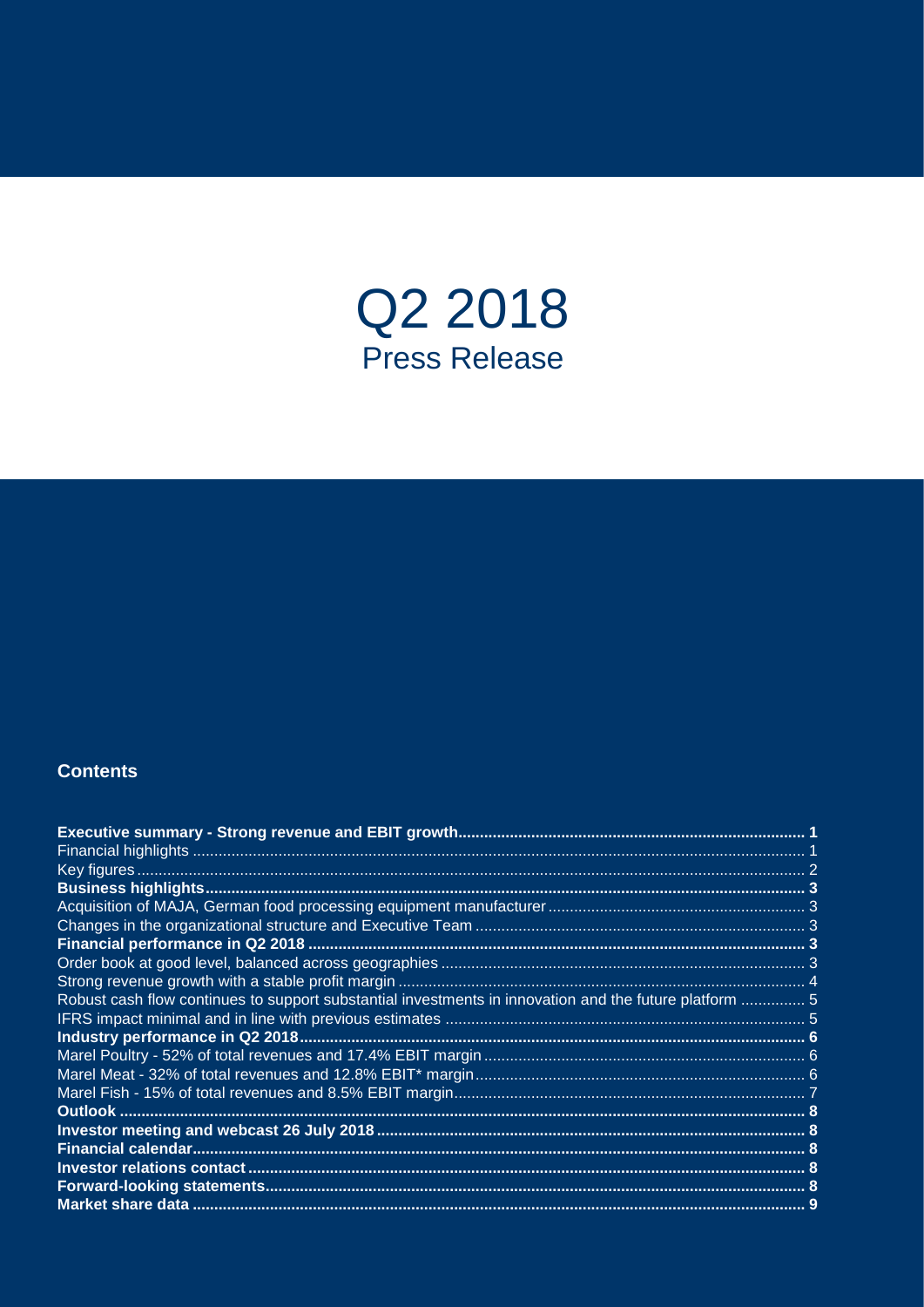

# <span id="page-1-0"></span>**Executive summary - Strong revenue and EBIT growth**

## <span id="page-1-1"></span>**Financial highlights**

- Orders received were EUR 291.1m (2Q17: 272.7m).
- **Revenues were EUR 296.7m (2Q17: 244.0m).**
- **EBIT\*** was EUR 43.2m (2Q17: 35.9m), translating to an EBIT\* margin of 14.6% (2Q17: 14.7%).
- Net result was EUR 29.5m (2Q17: 18.6m) and earnings per share (EPS) were EUR 4.31 cents (2Q17: 2.62 cents).
- Cash flow from operating activities before interest and tax in the quarter was EUR 56.4m (2Q17: 61.2m).
- Net debt/EBITDA was x1.8 at quarter-end (1Q18: x2.0). Targeted capital structure is x2-3 net debt/EBITDA.



The order book was EUR 523.2m (YE17: 472.3m).

# **Arni Oddur Thordarson, CEO:**

*"We continue on a good note with record revenues and stable profit margins in the second quarter. In the first 6 months of the year, revenues and EBIT were up 18% compared with the same period last year. It requires the passion and dedication of our 5,500 employees, as well as great partnership with our customers and suppliers, to deliver double digit organic growth as we anticipate this year. The order book is strong and cash flow remains robust enabling us to continue to invest in the platform to support further growth and value creation.* 

*We are pleased to announce that Marel has reached an agreement to acquire MAJA, a German food processing equipment manufacturer focused on skinning, portioning and ice machines. Having worked with them through Sulmaq in Brazil in recent years, we know them to be a highly innovative and well managed business with around 200 employees and annual revenues of roughly EUR 30 million. We expect to finalize the transaction later this year.* 

*Market conditions have been exceptionally favorable in recent quarters and are now adjusting towards more normalized levels. Driven by innovation and market penetration complemented with acquisitions, we aim to continue to grow faster than the long-term market rate."*

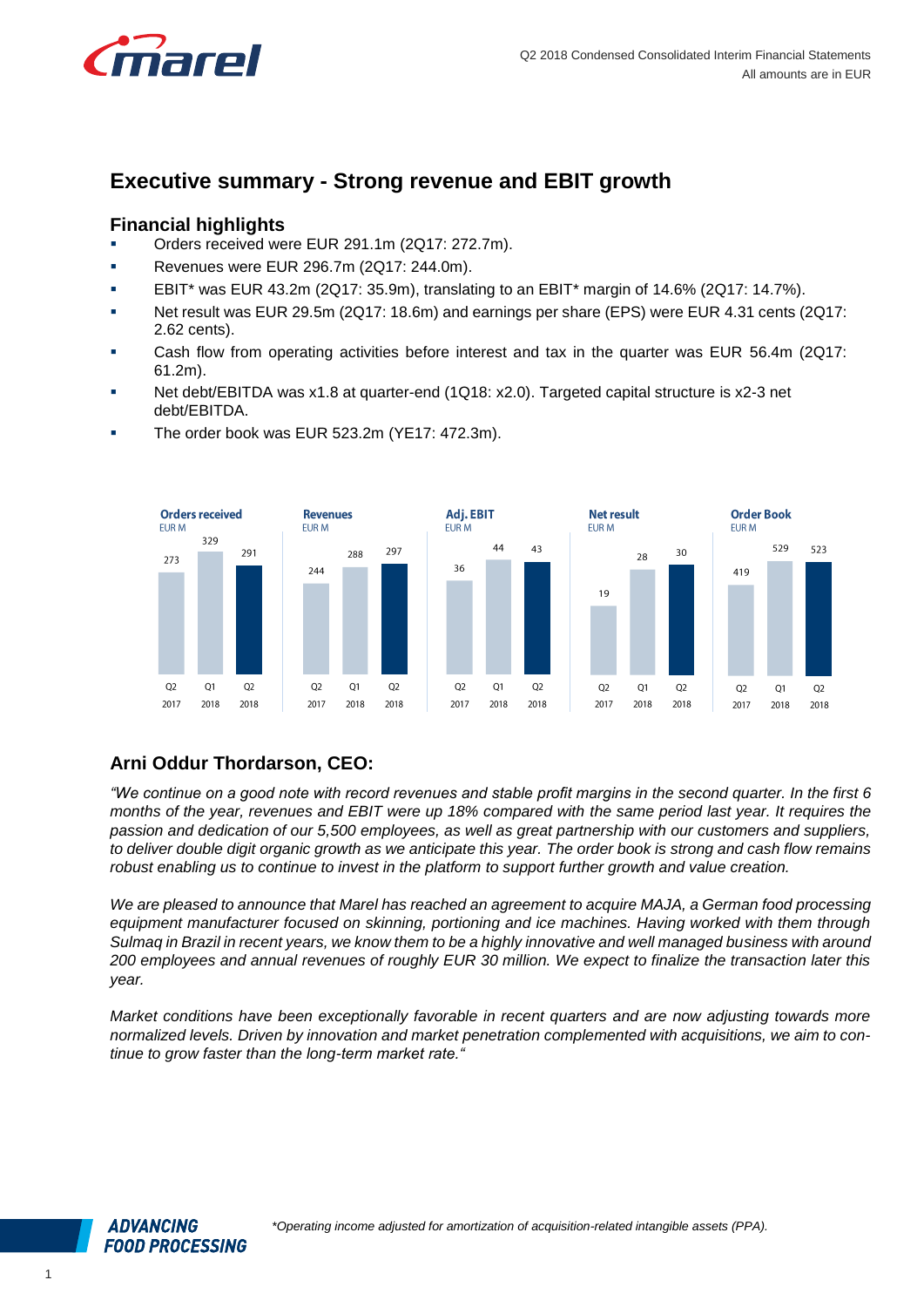![](_page_2_Picture_0.jpeg)

# <span id="page-2-0"></span>**Key figures**

*(In EUR millions unless stated otherwise)*

|                                                                        | Q <sub>2</sub> | Q <sub>2</sub> |        | <b>YTD</b> | YTD    |        |
|------------------------------------------------------------------------|----------------|----------------|--------|------------|--------|--------|
| As per financial statements                                            | 2018           | 2017           | Change | 2018       | 2017   | Change |
| Revenues                                                               | 296.7          | 244.0          | 21.6%  | 585.1      | 496.5  | 17.8%  |
| Gross profit                                                           | 115.0          | 96.4           | 19.3%  | 226.5      | 195.8  | 15.7%  |
| Gross profit as a % of Revenues                                        | 38.8%          | 39.5%          |        | 38.7%      | 39.5%  |        |
| Adjusted result from operations (EBIT) <sup>1)</sup>                   | 43.2           | 35.9           | 20.3%  | 87.0       | 73.6   | 18.2%  |
| Adjusted EBIT as a % of Revenues <sup>1)</sup>                         | 14.6%          | 14.7%          |        | 14.9%      | 14.8%  |        |
| <b>EBITDA</b>                                                          | 53.9           | 44.2           | 21.9%  | 109.2      | 90.2   | 21.1%  |
| EBITDA as a % of Revenues                                              | 18.2%          | 18.1%          |        | 18.7%      | 18.2%  |        |
|                                                                        |                |                |        |            |        |        |
| Adjustment for amortization of acquisition-related (in)tangible assets | (2.3)          | (6.3)          |        | (4.6)      | (12.5) |        |
| Result from operations (EBIT)                                          | 40.9           | 29.6           | 38.2%  | 82.4       | 61.1   | 34.9%  |
| EBIT as a % of Revenues                                                | 13.8%          | 12.1%          |        | 14.1%      | 12.3%  |        |
| Net result                                                             | 29.5           | 18.6           | 58.6%  | 57.8       | 40.0   | 44.5%  |
| Net result as a % of revenues                                          | 9.9%           | 7.6%           |        | 9.9%       | 8.1%   |        |
| Orders Received                                                        | 291.1          | 272.7          | 6.7%   | 620.4      | 565.9  | 9.6%   |
| Order Book                                                             |                |                |        | 523.2      | 418.9  | 24.9%  |

<sup>1)</sup> Operating income adjusted for amortization of acquisition-related (in)tangible assets (PPA)

|                                                                                                             | Q <sub>2</sub> | Q <sub>2</sub> | <b>YTD</b> | <b>YTD</b> |
|-------------------------------------------------------------------------------------------------------------|----------------|----------------|------------|------------|
| <b>Cash flows</b>                                                                                           | 2018           | 2017           | 2018       | 2017       |
| Cash generated from operating activities, before interest & tax                                             | 56.4           | 61.2           | 112.0      | 99.1       |
|                                                                                                             |                |                |            |            |
| Net cash from (to) operating activities                                                                     | 45.7           | 44.9           | 89.9       | 77.6       |
| Investing activities                                                                                        | (12.6)         | (15.7)         | (23.8)     | (25.4)     |
| Financing activities                                                                                        | (28.5)         | (30.8)         | (72.1)     | (68.6)     |
| Net cash flow                                                                                               | 4.6            | (1.6)          | (6.0)      | (16.4)     |
|                                                                                                             |                |                |            |            |
|                                                                                                             |                |                | 30/06      | 31/12      |
| $\mathbf{r}$ , and $\mathbf{r}$ , and $\mathbf{r}$ , and $\mathbf{r}$ , and $\mathbf{r}$ , and $\mathbf{r}$ |                |                |            |            |

| <b>Financial position</b>          | 2018  | 2017  |
|------------------------------------|-------|-------|
| Net Interest Bearing Debt          | 390.5 | 365.0 |
| Operational working capital $^{2}$ | (8.4) |       |

 $^{2)}$  Trade receivables, Inventories, Net Work in Progress and Trade payables.

|                                                                          | Q <sub>2</sub> | Q <sub>2</sub> | <b>YTD</b> | YTD.  |
|--------------------------------------------------------------------------|----------------|----------------|------------|-------|
| <b>Key ratios</b>                                                        | 2018           | 2017           | 2018       | 2017  |
| Current ratio                                                            |                |                | 0.8        | 0.9   |
| Ouick ratio                                                              |                |                | 0.5        | 0.6   |
| Number of outstanding shares (millions)                                  |                |                | 684.8      | 707.2 |
|                                                                          |                |                |            |       |
| Market cap. in billions of Euros based on exchange rate at end of period |                |                | 2.3        | 2.0   |
| Return on equity                                                         | 22.7%          | 14.2%          | 21.4%      | 15.2% |
| Earnings per share in euro cents                                         | 4.31           | 2.62           | 8.42       | 5.62  |
| Leverage adjusted result <sup>3)</sup>                                   |                |                | 1.8        | 2.2   |

<sup>3)</sup> Net Interest Bearing Debt / LTM EBITDA

![](_page_2_Picture_11.jpeg)

*\*Operating income adjusted for amortization of acquisition-related intangible assets (PPA).*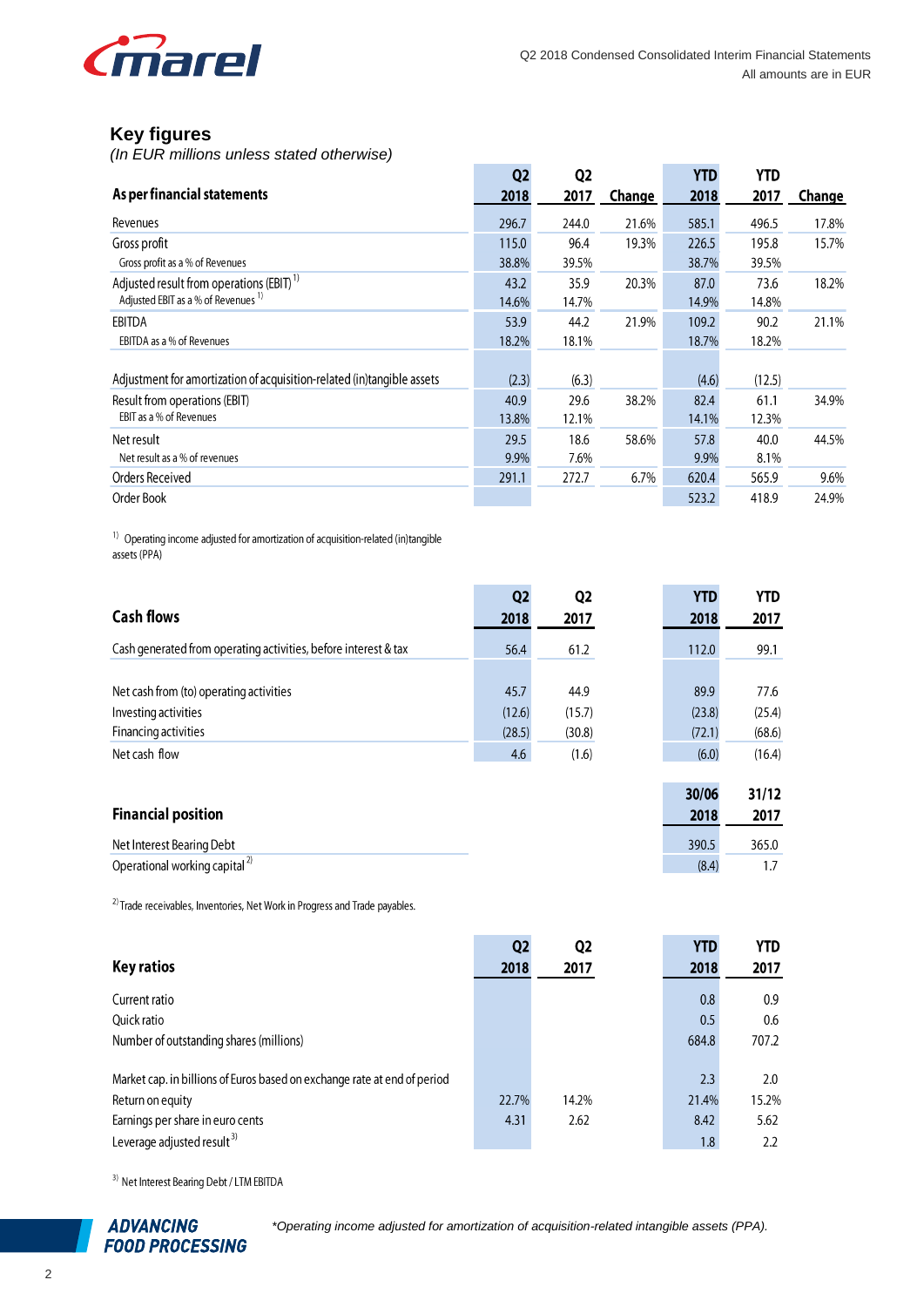![](_page_3_Picture_0.jpeg)

# <span id="page-3-0"></span>**Business highlights**

#### <span id="page-3-1"></span>**Acquisition of MAJA, German food processing equipment manufacturer**

Marel has signed an agreement to acquire 100% of the shares of MAJA-Maschinenfabrik Hermann Schill GmbH & Co. KG and related companies ("MAJA"). This transaction is in line with Marel's strategic objective to be a fullline supplier of advanced food processing solutions and accelerate market penetration through acquisitions.

Since its founding in 1955, MAJA has been a highly innovative manufacturer of food processing machinery, specializing in skinning and portioning with main focus on the meat market as well as ice machines for the preservation of fresh food. Based in Kehl-Goldscheuer in Germany, MAJA has around 200 employees and annual revenues of roughly EUR 30 million in 2017.

With MAJA's innovative product offering and complimentary geographical reach, Marel is able to offer full-line solutions for the meat industry globally and strengthen its market presence. Marel also aims to utilize MAJA's high-quality innovation and manufacturing site as an addition to existing production sites. MAJA's experienced management team will stay on board and continue to lead MAJA.

The closing date of this transaction is expected to be in the third quarter of 2018. Closing is subject to anti-trust approval and standard closing conditions. The transaction will be funded from cash on hand.

#### <span id="page-3-2"></span>**Changes in the organizational structure and Executive Team**

In June 2018, Marel announced an organizational change where the Commercial function was split into two new functions, Service and Global Markets and new appointments were made to Marel's Executive Team. This new structure will allow for closer proximity to customers and better scalability to support Marel's ambitious growth strategy going forward.

Ulrika Lindberg was appointed as the Executive Vice President of Service, and Einar Einarsson was appointed as the Executive Vice President of Global Markets. Ulrika has over 20 years of experience in global services having held senior positions at large international organizations such as Alfa Laval and Tetra Pak. Einar has managed Marel's sales and service operations in North America since he became President of Marel Inc. in the US in 2003. Prior to his US posting, Einar held several positions within Marel as a Sales Engineer, Area Sales Manager and Product Manager. Simultaneously, Petur Gudjonsson stepped down from his position as Executive Vice President of Commercial and will take on a new role within Marel.

# <span id="page-3-3"></span>**Financial performance in Q2 2018**

#### <span id="page-3-4"></span>**Order book at good level, balanced across geographies**

There was a solid intake of orders over the quarter. Marel's commercial position continues to benefit from its full-line offering and steady launch of innovative high-tech products for smarter processing. On the back of exceptionally strong orders received in 1Q18, orders received in 2Q18 totaled EUR 291m, up 7% from the EUR 273m in 2Q17. Orders were well spread geographically and across the three key industries.

The order book was EUR 523m at quarter-end, compared to 472m at year-end 2017. Greenfields and projects with longer lead times constitute the vast majority of the order book. The strong order book continues to provide a good foundation for the full operational year 2018. The order book was at a very good level at the end of 2Q18, equaling 46% of 12-month trailing revenues.

![](_page_3_Figure_15.jpeg)

![](_page_3_Figure_16.jpeg)

![](_page_3_Picture_17.jpeg)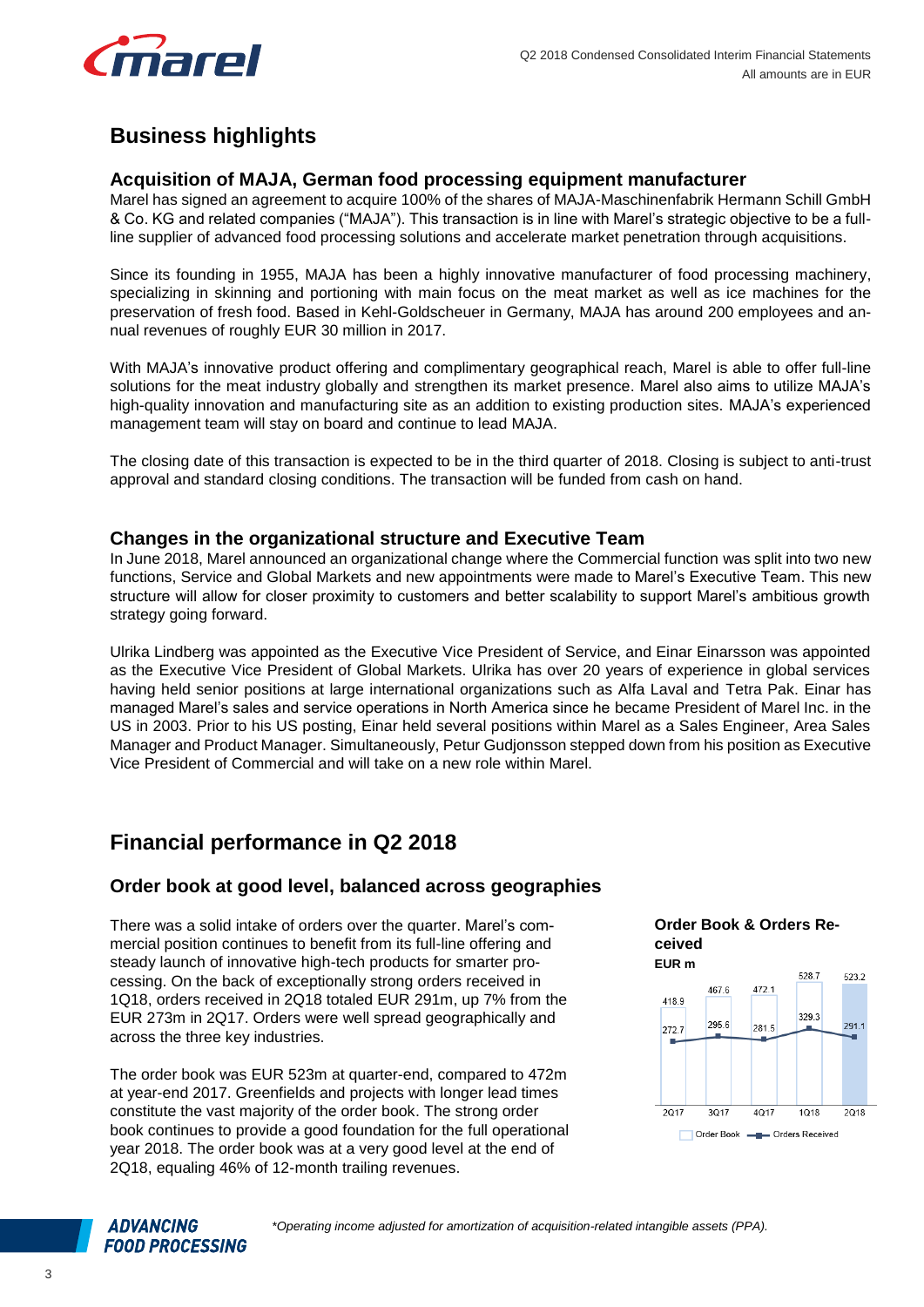![](_page_4_Picture_0.jpeg)

#### <span id="page-4-0"></span>**Strong revenue growth with a stable profit margin**

Marel continues to deliver strong revenue growth with a stable profit margin. Revenues were a record EUR 296.7m in 2Q18 and the adjusted EBIT margin was 14.6%. EBIT was EUR 43.2m, up 20.3% year-on-year.

Assembly and manufacturing load was very high in key locations. The recently implemented co-location strategy for manufacturing has allowed for better production management, which in addition to the recently extended Nitra facility and outsourcing has been a key success factor in the improved management of the production load.

Non-recurring advisory costs, relating to recently announced changes in the organizational structure to strengthen the global sales and service platform, M&A activities and the review of possible listing alternatives, were unusually high in the quarter and not especially adjusted for.

#### **Revenues & adjusted operating result**

**EUR m**

|                                                                                                            | Q <sub>2</sub> | Ο2    |        |
|------------------------------------------------------------------------------------------------------------|----------------|-------|--------|
|                                                                                                            | 2018           | 2017  | Change |
| Revenues                                                                                                   | 296.7          | 244.0 | 21.6%  |
| Adjusted result from operations (EBIT) <sup>1)</sup>                                                       | 43.2           | 35.9  | 20.3%  |
| Adjusted EBIT as a % of Revenues <sup>1)</sup>                                                             | 14.6%          | 14.7% |        |
| <sup>1)</sup> Operating income adjusted for amortization of acquisition-related (in)tangible assets (PPA). |                |       |        |

<sup>1)</sup> Operating income adjusted for amortization of acquisition-related (in)tangible assets (PPA).

All industries delivered strong revenues in 2Q18. Poultry continues to be the biggest driver with 52% of total revenues and EBIT of 17.4%. The meat industry showed marginal improvement in the quarter with 32% of revenues and EBIT\* of 12.8%. The fish industry is on track with 15% of revenues and showing good margin for the second quarter in a row with EBIT margin of 8.5% in 2Q18, up from 5.0% at 4Q17.

#### **Revenues & Adjusted EBIT % EUR m** 157% 15.2% 15 2% 14 7% 14.6%

![](_page_4_Figure_11.jpeg)

#### **Revenues split by industry**

![](_page_4_Figure_13.jpeg)

![](_page_4_Picture_14.jpeg)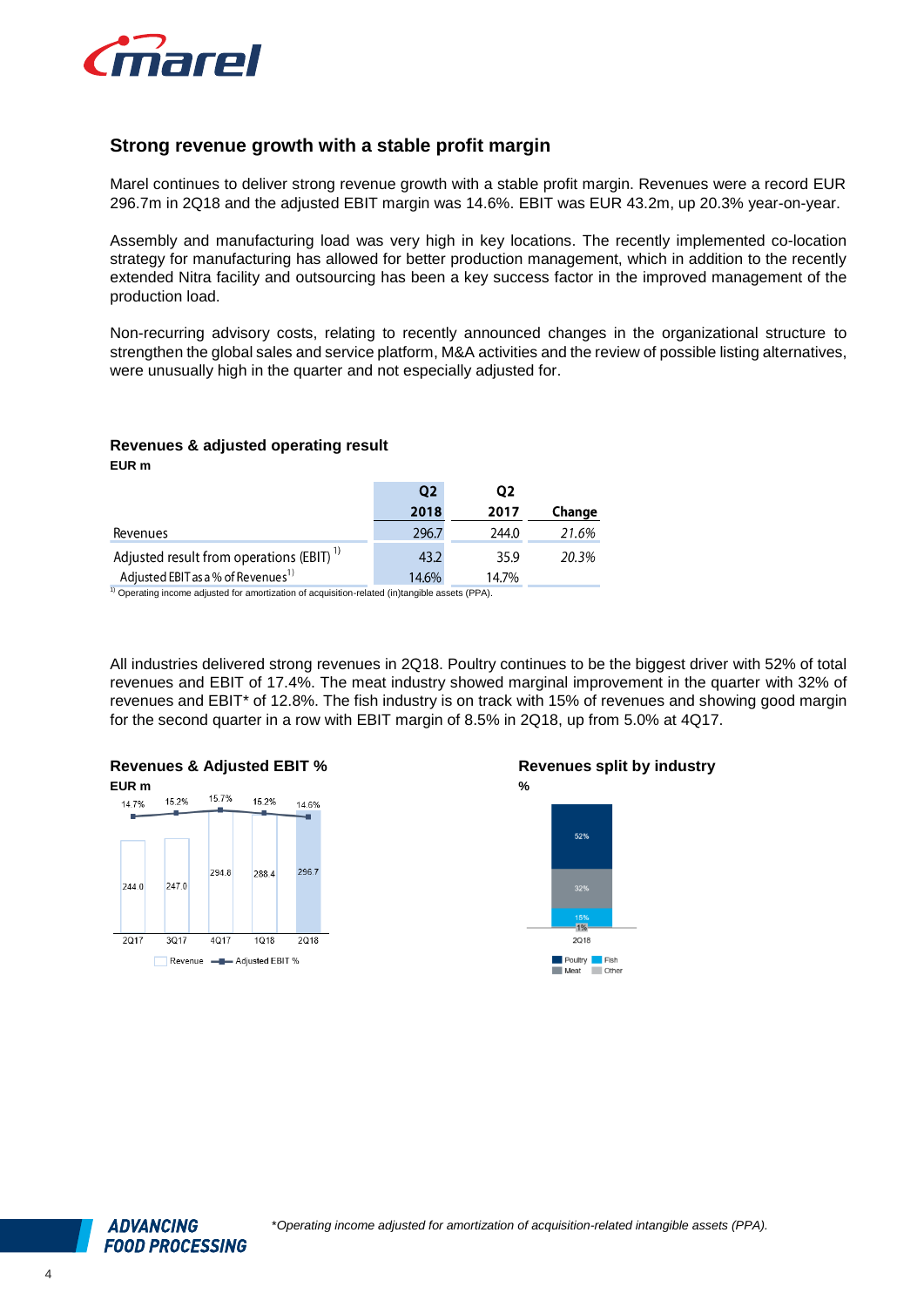![](_page_5_Picture_0.jpeg)

#### <span id="page-5-0"></span>**Robust cash flow continues to support substantial investments in innovation and the future platform**

Cash flow remained robust in 2Q18. Cash flow from operating activities before interest and tax in the quarter was EUR 56.4 (2Q17: 61.2). Marel continues to invest in the business to prepare for future growth and its full potential. Investment activities are expected to be, on average, above normalized levels for the coming quarters.

Net interest bearing debt decreased by around EUR 28m in 2Q18. Net debt/EBITDA including lease liabilities was x1.8 at the end of 2Q18, compared to x2.0 at the end of 1Q18. Currently leverage is below the targeted capital structure of x2-3 net debt/EBITDA, which underpins the financial capacity to support further growth and value creation.

Net result in 2Q18 was EUR 29.5m, up 59% compared to EUR 18.6m in 2Q17, translating to Earnings per share (EPS) of EUR 4.31 cents (2Q17: EUR 2.62 cents).

#### <span id="page-5-1"></span>**IFRS impact minimal and in line with previous estimates**

On January 1, 2018, Marel implemented the new IFRS standards. For detailed impact and explanations of these new standards reference is made to the 2017 Consolidated Financial Statements and 2Q18 Condensed Consolidated Interim Financial Statements. The impact in 2Q18 was minimal and in line with previous estimates.

Impact of new IFRS standards in 2Q18:

- IFRS 9 (Financial instruments): Very limited with main impact on net finance costs which was EUR 0.3 m higher. Non material impact on adjusted EBIT.
- IFRS 15 (Revenues from contracts with customers): Very limited impact on revenues of negative EUR 0.1m and positive EBIT effect of EUR 0.5m. Revenues and adjusted EBIT are therefore EUR 297m and EUR 43m respectively both before and after IFRS.
- IFRS 16 (Leases): Minimal in 2Q18 and in line with what was estimated at year-end 2017. Non-material impact on adjusted EBIT, annual effect on EBITDA is estimated around EUR 8m and net interest bearing debt increased by EUR 31m.

Impact of new IFRS standards in 1Q18:

- Impact of IFRS 9 (Financial instruments): Very limited with main impact on net finance costs which was EUR 0.3 m higher. Non material impact on adjusted EBIT.
- Impact of IFRS 15 (Revenues from contracts with customers): Revenues were EUR 288m with an adjusted EBIT of 44m, but would have been EUR 292m and EUR 47m respectively before the IFRS 15 effect.
- Impact of IFRS 16 (Leases), was minimal in 1Q18 and in line with what was estimated at year-end 2017. Non-material impact on adjusted EBIT, annual effect on EBITDA is estimated around EUR 8m and net interest bearing debt increased by EUR 31m.

Impact of main items on opening balance sheet as at January 1, 2018:

- IFRS 9: an increase in retained earnings of EUR 4m relating to modifications in the Group's loan facilities.
- IFRS 15: deferred revenues of EUR 16m resulting in a decrease in retained earnings of EUR 9m, which deferral leads to an increase in the order book of EUR 16m (one time effect).
- IFRS 16 (early adopted): recognition of right of use assets and lease liability of EUR 33m. No impact on retained earnings.

![](_page_5_Picture_20.jpeg)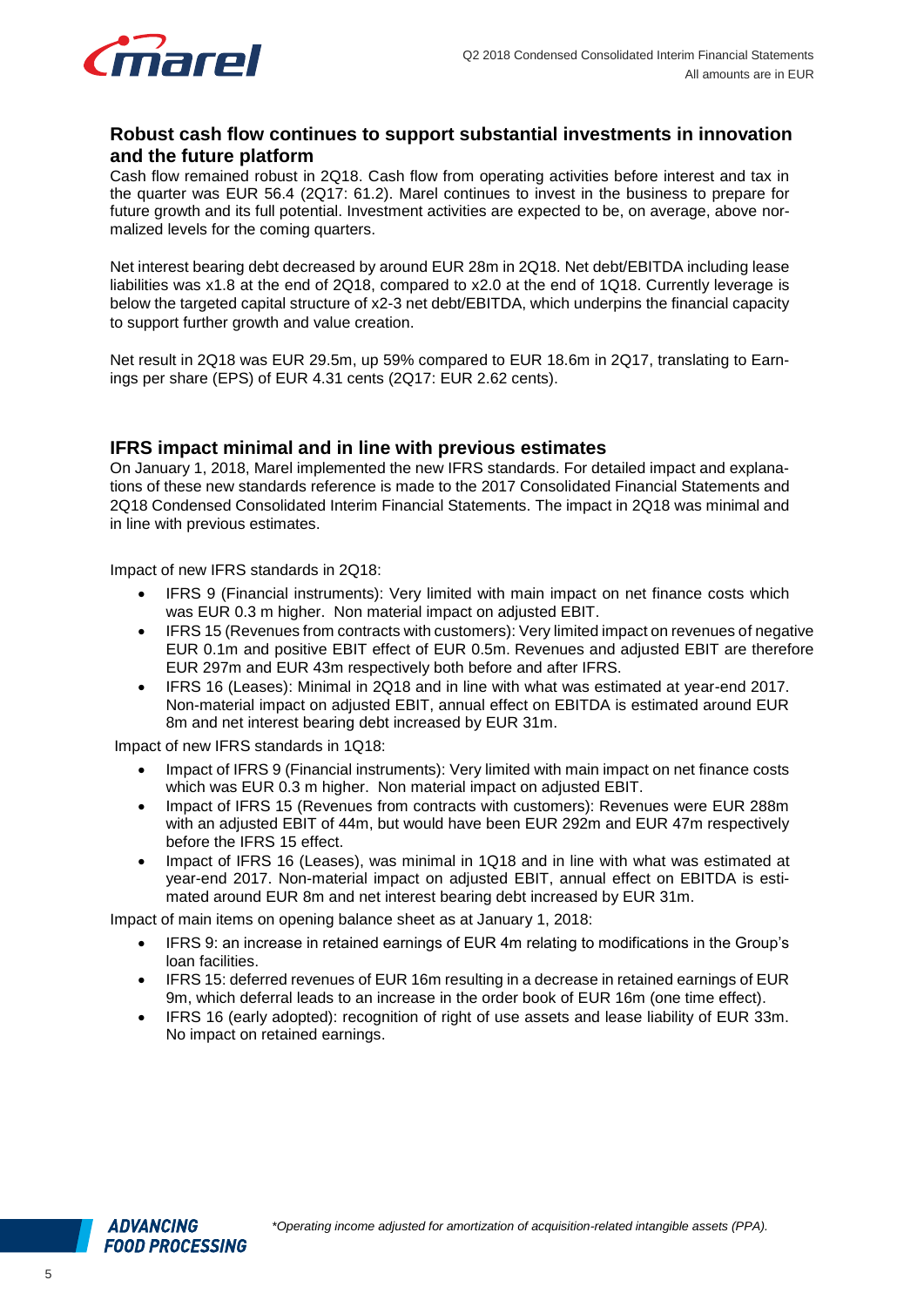![](_page_6_Picture_1.jpeg)

# <span id="page-6-0"></span>**Industry performance in Q2 2018**

#### <span id="page-6-1"></span>**Marel Poultry - 52% of total revenues and 17.4% EBIT margin**

#### **Marel Poultry contributed EUR 155 million in revenues in 2Q18, or 52% of total revenues, and adjusted EBIT margin was 17.4%.**

With the most complete product range and the largest installed base worldwide, Marel Poultry is a leading global provider of advanced food processing systems and services for broilers, turkeys and ducks. Strong orders were received across all product groups in 2Q18. Projects were well distributed geographically with large orders booked in the UK and Oman.

Revenues for Marel Poultry in 2Q18 were up 16% YoY or EUR 155m (2Q17: EUR 133m), EBIT was EUR 27m (2Q17: 25.0) and the EBIT margin was 17.4%.

![](_page_6_Figure_7.jpeg)

## <span id="page-6-2"></span>**Marel Meat - 32% of total revenues and 12.8% EBIT\* margin**

#### **Marel Meat contributed EUR 94 million in revenues in 2Q18, or 32% of total revenues, and the adjusted EBIT margin was 12.8%.**

Marel Meat had good order intake in 2Q18. Projects were well distributed geographically, with large orders booked in Russia, Vietnam, Spain and China.

Revenues in 2Q18 were good for Marel Meat. Manufacturing load was very good in the quarter which improved revenues. Revenues were EUR 94m, up 19% YoY (2Q17: EUR 79m) and adjusted EBIT was EUR 12m, up 16% YoY (2Q17: 10m), resulting in an adjusted EBIT margin of 12.8%.

Recent acquisitions have made Marel Meat a full-line supplier to the meat processing industry, from live animal intake to finished consumer product, and larger installations and greenfield projects have become more prominent. To better align execution with strategy and ensure the best customer journey for our customers in the meat processing sector, Marel Meat introduced some internal organizational changes in April 2018. The two business units of primary and secondary processing were combined under a new management team, and a more focused approach was defined for the sales organization and other facets of the segment to ensure better scalability.

The agreement to acquire MAJA, a German food processing equipment manufacturer, will better position Marel in its full-line approach in the meat processing sector and support its growth objectives. MAJA is a highly innovative manufacturer of food processing machinery, specializing in skinning and portioning with main focus on the meat market as well as ice machines for the presentation of fresh food. With MAJA's complimentary product offering and geographic reach, Marel will be able to further accelerate market penetration in the meat processing sector.

![](_page_6_Picture_14.jpeg)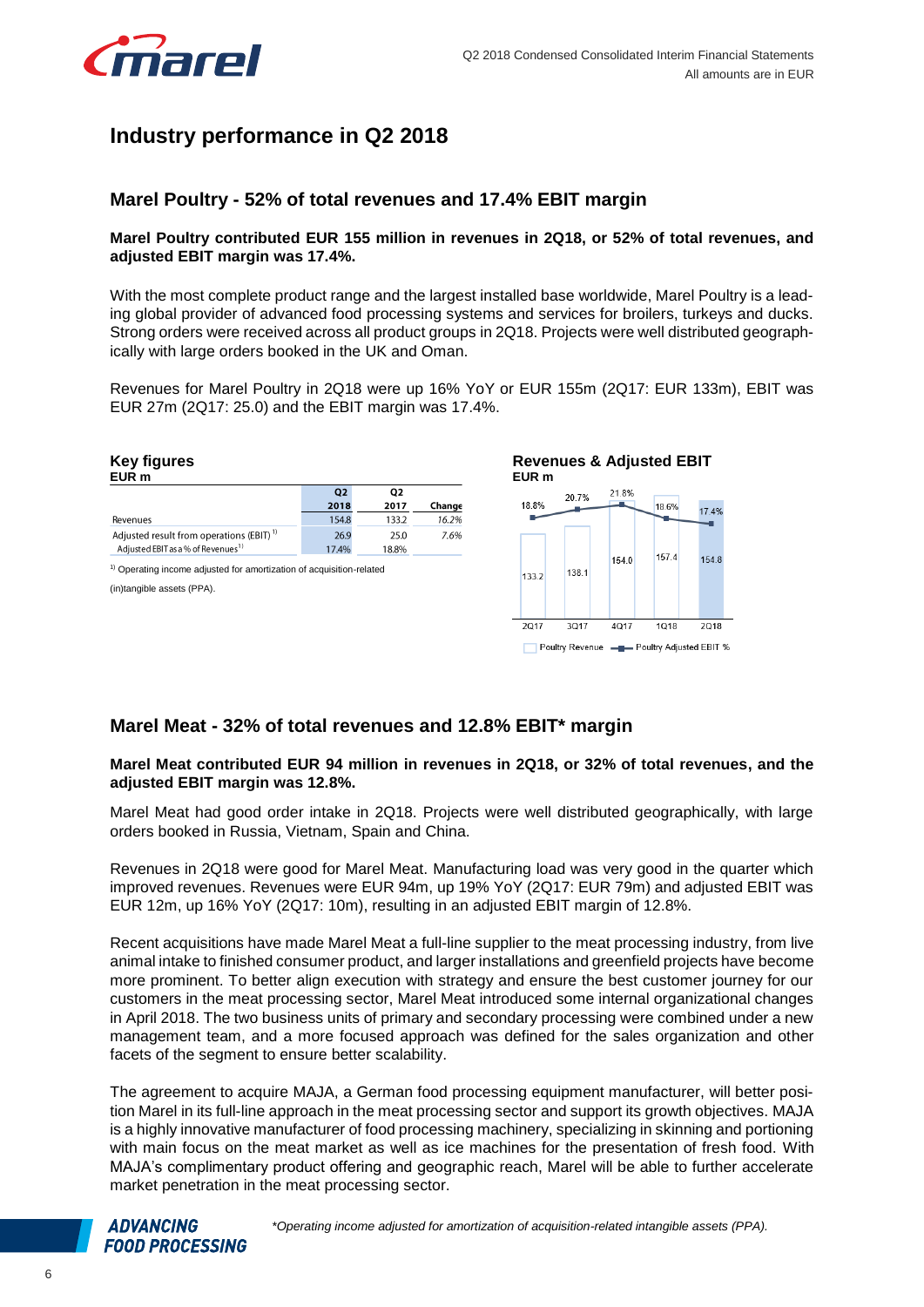![](_page_7_Picture_0.jpeg)

#### **Key figures EUR m**

|                                                                                                        | Q <sub>2</sub> | Q2    |        |
|--------------------------------------------------------------------------------------------------------|----------------|-------|--------|
|                                                                                                        | 2018           | 2017  | Change |
| Revenues                                                                                               | 94.2           | 79.4  | 18.6%  |
| Adjusted result from operations (EBIT) <sup>17</sup>                                                   | 12.1           | 10.4  | 16.3%  |
| Adjusted EBIT as a % of Revenues <sup>1)</sup>                                                         | 12.8%          | 13.1% |        |
| Operating income adjusted for amortization of acquisition-<br>1)<br>related (in)tangible assets (PPA). |                |       |        |

![](_page_7_Figure_4.jpeg)

## <span id="page-7-0"></span>**Marel Fish - 15% of total revenues and 8.5% EBIT margin**

#### **Marel Fish contributed EUR 45 million in revenues in 2Q18, or 15% of total revenues. The adjusted EBIT margin of 8.5% is in line with 1Q18 however still below long term targets.**

2Q18 was a good quarter for Marel Fish who have shown continued operational improvements, although results are still below long-term targets. Projects were well distributed geographically and between different products. Marel Fish is focused on becoming a full-line provider for wild whitefish, farmed salmon and farmed whitefish. Large orders were secured in Chile and Iceland.

In 2Q18, Marel Fish generated EUR 45m in revenues and EUR 4m in EBIT, translating to an EBIT margin of 8.5%. This is a 54% increase in revenues and a significant rebound in EBIT compared to 2Q17.

Marel Fish has been transformed in recent years and is delivering higher EBIT margins for the second quarter in a row. Higher investments in innovation to close application gaps, and greater emphasis on standardization of the business have delivered good orders received and improved margins. The landmark next generation salmon plant for Leroy in Norway is a recent example of excellent project execution for Marel Fish.

#### **Key figures EUR m**

|                                                                                                       | Q <sub>2</sub> | Q2      |            |  |
|-------------------------------------------------------------------------------------------------------|----------------|---------|------------|--|
|                                                                                                       | 2018           | 2017    | Change     |  |
| Revenues                                                                                              | 44.7           | 29.0    | 54.1%      |  |
| Adjusted result from operations (EBIT) <sup>17</sup>                                                  | 3.8            | $-0.3$  | $-1366.7%$ |  |
| Adjusted EBIT as a % of Revenues <sup>1)</sup>                                                        | 8.5%           | $-1.0%$ |            |  |
| Operating income adjusted for amortization of acquisition-<br>1)<br>related (in)tangible assets (PPA) |                |         |            |  |

![](_page_7_Figure_12.jpeg)

![](_page_7_Figure_13.jpeg)

![](_page_7_Picture_14.jpeg)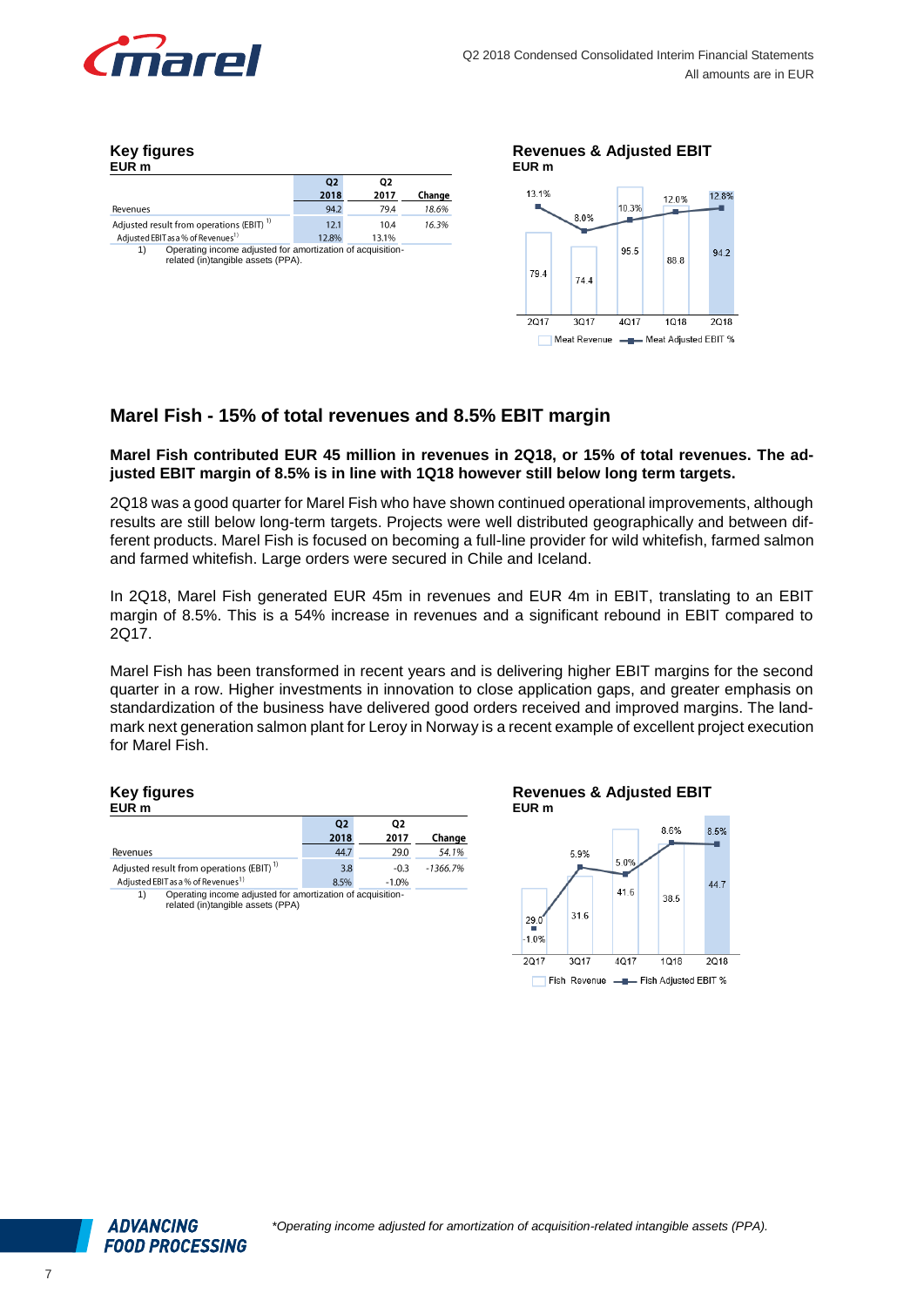![](_page_8_Picture_0.jpeg)

# <span id="page-8-0"></span>**Outlook**

In light of the results delivered in the beginning of the year and robust order book, we expect strong organic revenue growth and good operational results for the full year 2018. The third quarter is expected to be softer than other quarters in 2018 due to seasonality and product mix.

Market conditions have been exceptionally good in recent quarters and are expected to adjust towards normalized levels. Marel's management expects 4-6% average annual market growth in the long term.

In the period 2017-2026, Marel is targeting 12% average annual revenue growth through market penetration and innovation, complemented by strategic partnerships and acquisitions.

- Marel's management expects 4-6% average annual market growth in the long term. Marel aims to grow organically faster than the market, driven by innovation and market penetration.
- Maintaining solid operational performance and strong cash flow supports average 5-7% revenues growth annually by acquisition.
- Marel's management expects Earnings per Share (EPS) to grow faster than revenues.

Growth will not be linear but based on opportunities and economic fluctuations. Operational results may vary from quarter to quarter due to general economic developments, fluctuations in orders received and timing of deliveries of larger systems.

# <span id="page-8-1"></span>**Investor meeting and webcast 26 July 2018**

On Thursday July 26, 2018, at 8:30 am (GMT), Marel will host an investor meeting where CEO Arni Oddur Thordarson and CFO Linda Jonsdottir will give an overview of the financial results and operational highlights. The meeting is conducted in English and will be held at the Marel headquarters in Iceland.

Please note that the meeting will also be [webcast live on marel.com.](http://www.marel.com/webcast)

# <span id="page-8-2"></span>**Financial calendar**

Marel will publish its interim and annual Consolidated Financial Statements according to the below financial calendar:

- Q3 2018 results 31 October 2018
- Q4 2018 results 6 February 2019
- **Annual General Meeting 6 March 2019**

Financial results will be disclosed and published after market closing.

# <span id="page-8-3"></span>**Investor relations contact**

Tinna Molphy, Manager in Investor Relations, [investors@marel.com](mailto:investors@marel.com) and tel: (+354) 563 8603.

# <span id="page-8-4"></span>**Forward-looking statements**

Statements in this press release that are not based on historical facts are forward-looking statements. Although such statements are based on management's current estimates and expectations, forward-looking statements are inherently uncertain. We therefore caution the reader that there are

![](_page_8_Picture_22.jpeg)